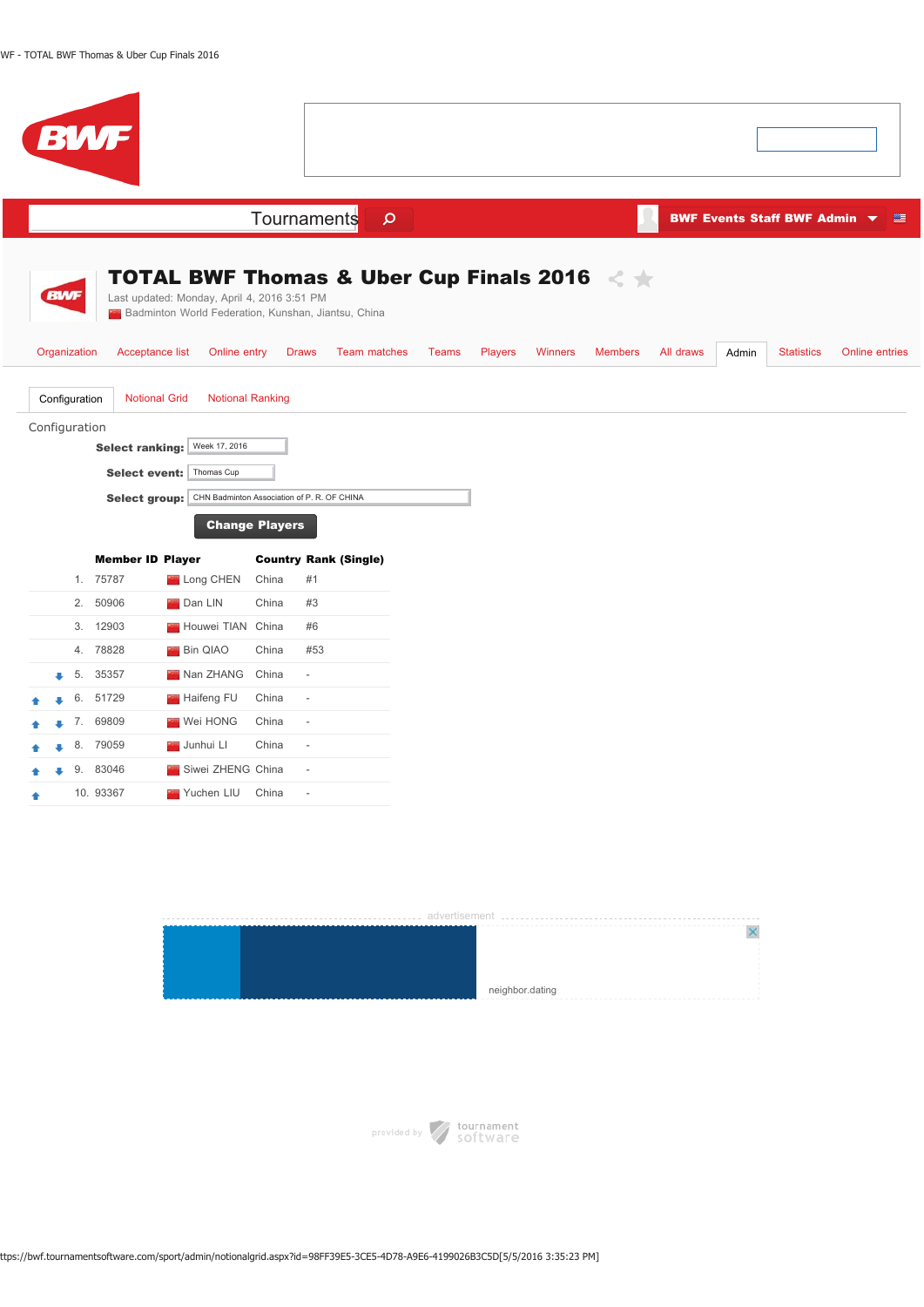| <b>BWF</b>                                                                                                                                                                       |                              |                                  |                             |                                                     |
|----------------------------------------------------------------------------------------------------------------------------------------------------------------------------------|------------------------------|----------------------------------|-----------------------------|-----------------------------------------------------|
| Tournaments                                                                                                                                                                      | $\mathsf{\Omega}$            |                                  |                             | BWF Events Staff BWF Admin ▼<br>壁                   |
| <b>TOTAL BWF Thomas &amp; Uber Cup Finals 2016</b> < $\star$<br><b>BWF</b><br>Last updated: Monday, April 4, 2016 3:51 PM<br>Badminton World Federation, Kunshan, Jiantsu, China |                              |                                  |                             |                                                     |
| Organization<br>Acceptance list<br>Online entry<br><b>Draws</b>                                                                                                                  | Team matches<br><b>Teams</b> | <b>Players</b><br><b>Winners</b> | <b>Members</b><br>All draws | Admin<br><b>Statistics</b><br><b>Online entries</b> |
| Configuration<br><b>Notional Grid</b><br><b>Notional Ranking</b><br>Configuration                                                                                                |                              |                                  |                             |                                                     |
| Week 17, 2016<br><b>Select ranking:</b>                                                                                                                                          |                              |                                  |                             |                                                     |
| Thomas Cup<br><b>Select event:</b>                                                                                                                                               |                              |                                  |                             |                                                     |
| <b>DEN Badminton Denmark</b><br><b>Select group:</b>                                                                                                                             |                              |                                  |                             |                                                     |
| <b>Change Players</b>                                                                                                                                                            |                              |                                  |                             |                                                     |
| <b>Member ID Player</b>                                                                                                                                                          | <b>Country Rank (Single)</b> |                                  |                             |                                                     |
| 1. 25831<br><b>THE Viktor AXELSEN</b>                                                                                                                                            | Denmark #4                   |                                  |                             |                                                     |
| 2.<br>54431<br><b>ED</b> Jan O JORGENSEN                                                                                                                                         | Denmark #5                   |                                  |                             |                                                     |
| 3.<br>53753<br><b>Hans-Kristian VITTINGHUS</b>                                                                                                                                   | Denmark #15                  |                                  |                             |                                                     |
| 83122<br>4.<br><b>ERE</b> Emil HOLST                                                                                                                                             | Denmark #46                  |                                  |                             |                                                     |
| <b>THE Mads CONRAD-PETERSEN</b><br>42722<br>5.                                                                                                                                   | Denmark -                    |                                  |                             |                                                     |
| 44414<br><b>Anders Skaarup RASMUSSEN Denmark -</b><br>6.<br>7. 50292                                                                                                             | Denmark -                    |                                  |                             |                                                     |
| <b>Mathias BOE</b><br>52958<br><b>Mads Pieler KOLDING</b><br>8.                                                                                                                  | Denmark -                    |                                  |                             |                                                     |
| 9.<br>92980<br><b>Kim ASTRUP</b>                                                                                                                                                 | Denmark -                    |                                  |                             |                                                     |
| 10. 99521<br><b>THE Mathias CHRISTIANSEN</b>                                                                                                                                     | Denmark -                    |                                  |                             |                                                     |

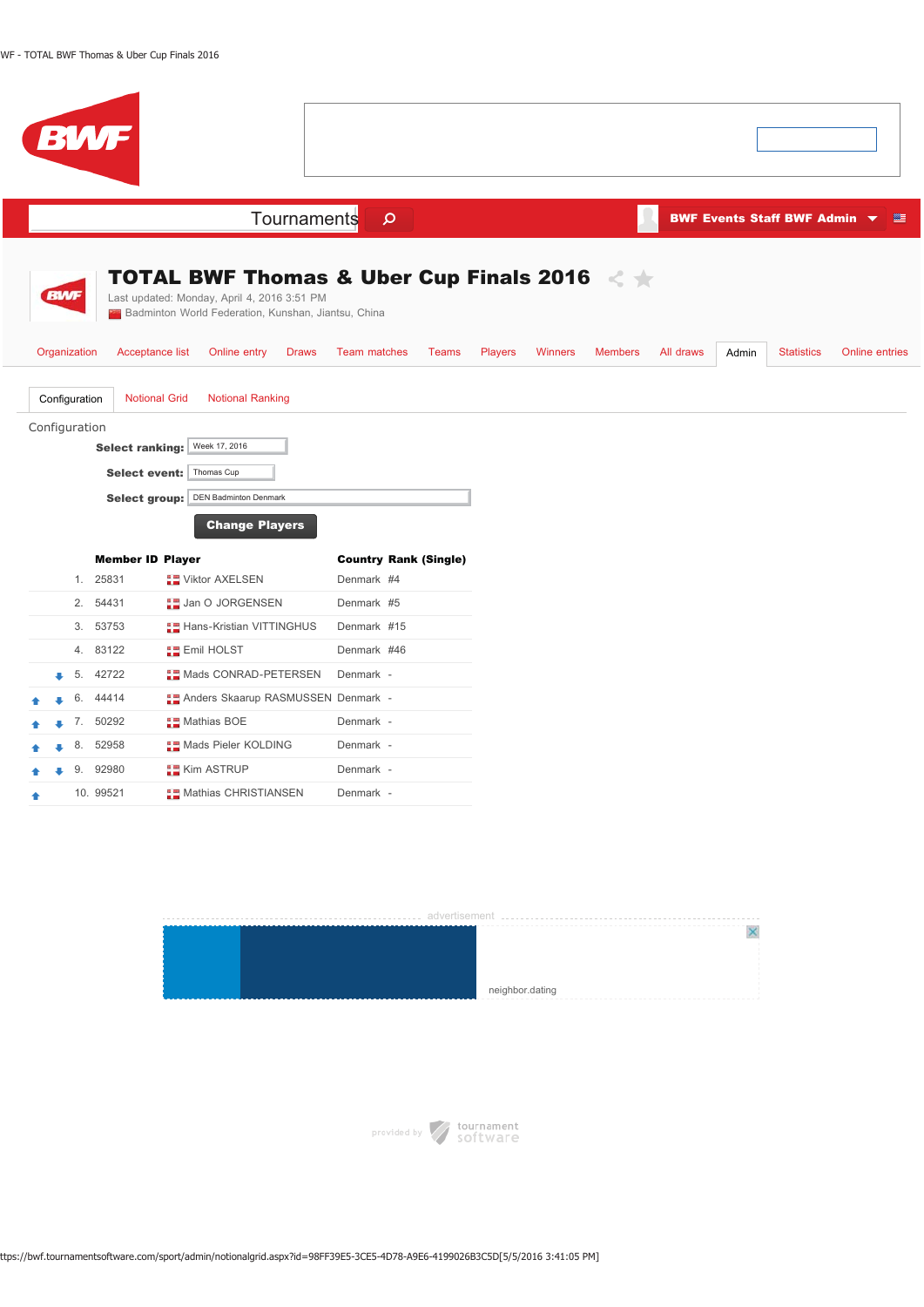|  |                                                | <b>BWF</b>                                                                                |                                                                                                                                                                    |              |                              |              |                |                |                |           |       |                              |                |
|--|------------------------------------------------|-------------------------------------------------------------------------------------------|--------------------------------------------------------------------------------------------------------------------------------------------------------------------|--------------|------------------------------|--------------|----------------|----------------|----------------|-----------|-------|------------------------------|----------------|
|  |                                                |                                                                                           |                                                                                                                                                                    | Tournaments  | $\mathsf{\Omega}$            |              |                |                |                |           |       | BWF Events Staff BWF Admin v | 等              |
|  | <b>BWF</b>                                     |                                                                                           | <b>TOTAL BWF Thomas &amp; Uber Cup Finals 2016</b> < $\star$<br>Last updated: Monday, April 4, 2016 3:51 PM<br>Badminton World Federation, Kunshan, Jiantsu, China |              |                              |              |                |                |                |           |       |                              |                |
|  | Organization<br>Configuration<br>Configuration | Acceptance list<br><b>Notional Grid</b><br><b>Select ranking:</b><br><b>Select event:</b> | Online entry<br><b>Notional Ranking</b><br>Week 17, 2016<br>Thomas Cup<br>Select group: ENG Badminton Association of ENGLAND<br><b>Change Players</b>              | <b>Draws</b> | <b>Team matches</b>          | <b>Teams</b> | <b>Players</b> | <b>Winners</b> | <b>Members</b> | All draws | Admin | <b>Statistics</b>            | Online entries |
|  |                                                | <b>Member ID Player</b>                                                                   |                                                                                                                                                                    |              | <b>Country Rank (Single)</b> |              |                |                |                |           |       |                              |                |
|  |                                                | 1. 51613                                                                                  | <b>+</b> Rajiv OUSEPH                                                                                                                                              | England #16  |                              |              |                |                |                |           |       |                              |                |
|  | 2.                                             | 88523                                                                                     | Toby PENTY                                                                                                                                                         | England #99  |                              |              |                |                |                |           |       |                              |                |
|  |                                                | 3. 90842                                                                                  | Sam PARSONS                                                                                                                                                        | England #124 |                              |              |                |                |                |           |       |                              |                |
|  | 4.                                             | 79109                                                                                     | <b>+</b> Alex LANE                                                                                                                                                 | England #171 |                              |              |                |                |                |           |       |                              |                |
|  |                                                | 5. 29622                                                                                  | <b>+</b> Peter BRIGGS                                                                                                                                              | England -    |                              |              |                |                |                |           |       |                              |                |
|  | 6.                                             | 51624                                                                                     | - Chris LANGRIDGE                                                                                                                                                  | England -    |                              |              |                |                |                |           |       |                              |                |
|  |                                                | 7. 56168                                                                                  | <b>+</b> Harley TOWLER                                                                                                                                             | England -    |                              |              |                |                |                |           |       |                              |                |
|  | 8.                                             | 71349                                                                                     | <b>+</b> Marcus ELLIS                                                                                                                                              | England -    |                              |              |                |                |                |           |       |                              |                |
|  | 9.                                             | 92632                                                                                     | - Matthew NOTTINGHAM England -                                                                                                                                     |              |                              |              |                |                |                |           |       |                              |                |
|  |                                                | 10. 94003                                                                                 | Tom WOLFENDEN                                                                                                                                                      | England -    |                              |              |                |                |                |           |       |                              |                |



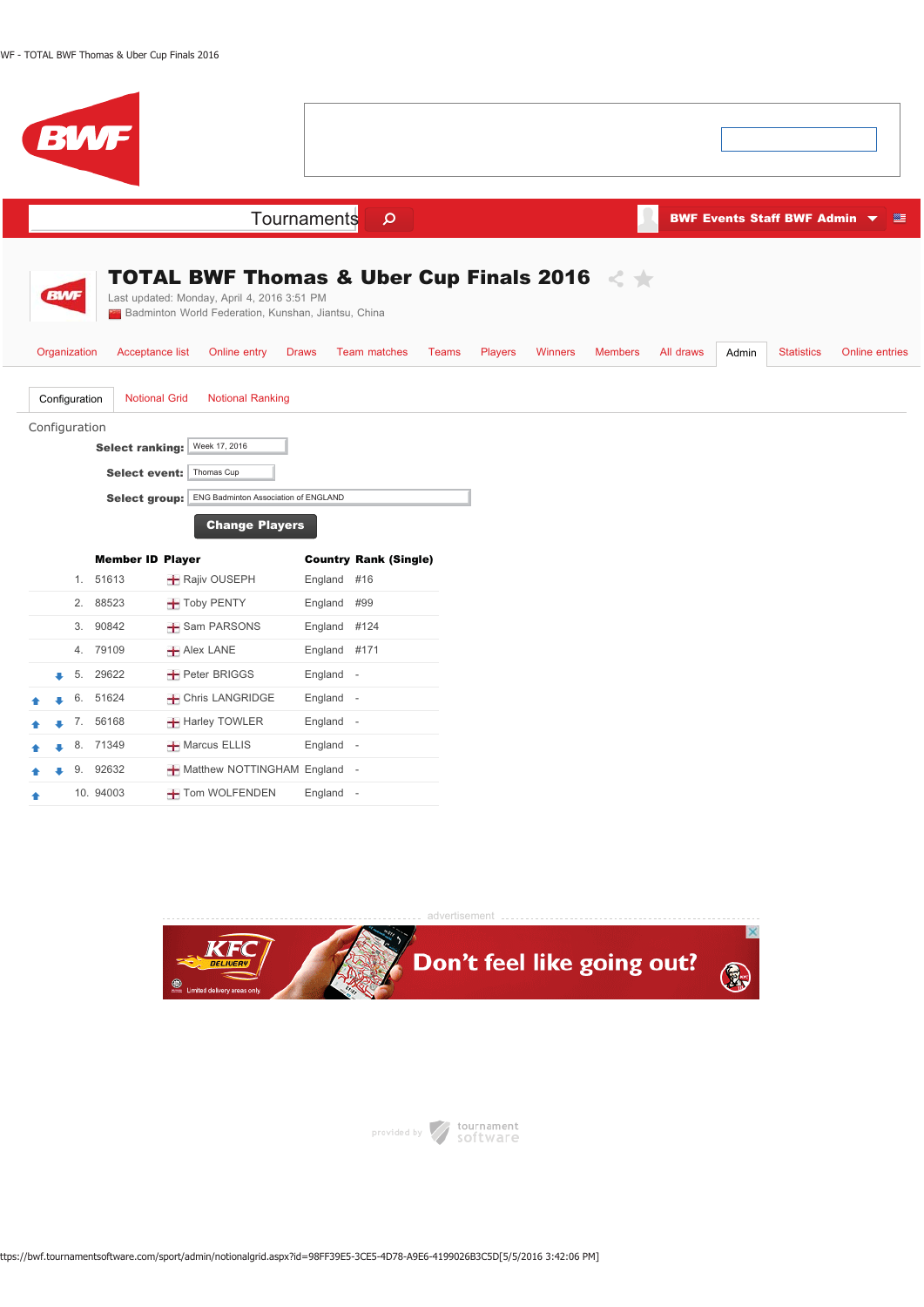|            |                                | <b>BWF</b>                                                             |                                                                                                                                                                                          |        |                              |                |                |                |           |       |                                                 |                       |
|------------|--------------------------------|------------------------------------------------------------------------|------------------------------------------------------------------------------------------------------------------------------------------------------------------------------------------|--------|------------------------------|----------------|----------------|----------------|-----------|-------|-------------------------------------------------|-----------------------|
|            |                                |                                                                        | Tournaments                                                                                                                                                                              |        | $\mathbf{\Omega}$            |                |                |                |           |       | BWF Events Staff BWF Admin $\blacktriangledown$ | 壁                     |
| <b>BWF</b> | Organization                   | Acceptance list                                                        | <b>TOTAL BWF Thomas &amp; Uber Cup Finals 2016</b><br>Last updated: Monday, April 4, 2016 3:51 PM<br>Badminton World Federation, Kunshan, Jiantsu, China<br>Online entry<br><b>Draws</b> |        | <b>Team matches</b><br>Teams | <b>Players</b> | <b>Winners</b> | <b>Members</b> | All draws | Admin | <b>Statistics</b>                               | <b>Online entries</b> |
|            | Configuration<br>Configuration | <b>Notional Grid</b><br><b>Select ranking:</b><br><b>Select group:</b> | <b>Notional Ranking</b><br>Week 17, 2016<br>Select event: Thomas Cup<br>FRA FRANCE Federation Francaise de Badminton<br><b>Change Players</b>                                            |        |                              |                |                |                |           |       |                                                 |                       |
|            |                                | <b>Member ID Player</b>                                                |                                                                                                                                                                                          |        | <b>Country Rank (Single)</b> |                |                |                |           |       |                                                 |                       |
|            | 1.                             | 38500                                                                  | <b>Thomas ROUXEL</b>                                                                                                                                                                     | France | #69                          |                |                |                |           |       |                                                 |                       |
|            | 2.                             | 89506                                                                  | <b>Lucas CLAERBOUT</b>                                                                                                                                                                   | France | #82                          |                |                |                |           |       |                                                 |                       |
|            | 3.                             | 89416                                                                  | <b>Lucas CORVEE</b>                                                                                                                                                                      | France | #84                          |                |                |                |           |       |                                                 |                       |
|            | 4.                             | 88054                                                                  | <b>Pierrick CAJOT</b>                                                                                                                                                                    | France | #225                         |                |                |                |           |       |                                                 |                       |
| s          | 5.                             | 22038                                                                  | <b>Ronan LABAR</b>                                                                                                                                                                       | France | $\overline{\phantom{a}}$     |                |                |                |           |       |                                                 |                       |
|            | 6.                             | 51837                                                                  | <b>Baptiste CAREME</b>                                                                                                                                                                   | France | $\overline{\phantom{a}}$     |                |                |                |           |       |                                                 |                       |
|            |                                | 7. 73323                                                               | Julien MAIO                                                                                                                                                                              | France | $\overline{\phantom{a}}$     |                |                |                |           |       |                                                 |                       |
|            | 8.                             | 88804                                                                  | Jordan CORVEE                                                                                                                                                                            | France | $\overline{\phantom{a}}$     |                |                |                |           |       |                                                 |                       |
|            | 9.                             | 94817                                                                  | Gaetan MITTELHEISSER France                                                                                                                                                              |        | $\overline{\phantom{a}}$     |                |                |                |           |       |                                                 |                       |
|            |                                | 10. 96121                                                              | <b>Bastian KERSAUDY</b>                                                                                                                                                                  | France | $\sim$                       |                |                |                |           |       |                                                 |                       |





ttps://bwf.tournamentsoftware.com/sport/admin/notionalgrid.aspx?id=98FF39E5-3CE5-4D78-A9E6-4199026B3C5D[5/5/2016 3:43:02 PM]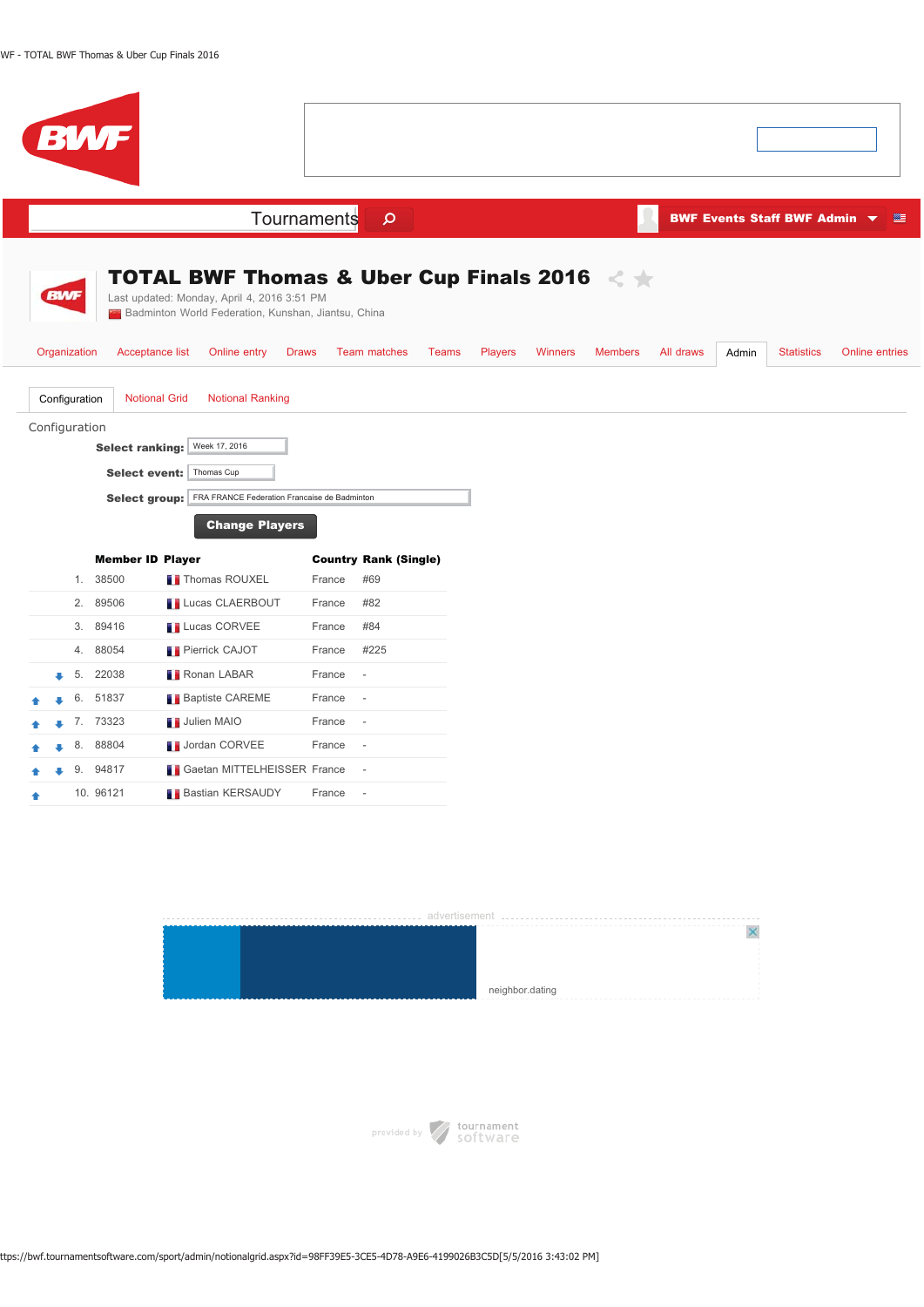| <b>BWF</b>                                                                                                                                                                                                                                                          |                                                                                                                                                                    |                                                           |
|---------------------------------------------------------------------------------------------------------------------------------------------------------------------------------------------------------------------------------------------------------------------|--------------------------------------------------------------------------------------------------------------------------------------------------------------------|-----------------------------------------------------------|
|                                                                                                                                                                                                                                                                     | Tournaments<br>$\mathbf{\Omega}$                                                                                                                                   | <b>BWF Events Staff BWF Admin</b><br>壁                    |
| <b>BWF</b><br>Last updated: Monday, April 4, 2016 3:51 PM<br><b>22</b> Badminton World Federation, Kunshan, Jiantsu, China<br>Organization<br>Acceptance list<br>Online entry                                                                                       | <b>TOTAL BWF Thomas &amp; Uber Cup Finals 2016</b> < $\star$<br><b>Draws</b><br>Team matches<br><b>Teams</b><br><b>Players</b><br><b>Winners</b><br><b>Members</b> | All draws<br>Admin<br><b>Statistics</b><br>Online entries |
| Configuration<br><b>Notional Grid</b><br><b>Notional Ranking</b><br>Configuration<br>Week 17, 2016<br><b>Select ranking:</b><br>Thomas Cup<br><b>Select event:</b><br>GER GERMANY Deutscher Badminton-Verband e.V.<br><b>Select group:</b><br><b>Change Players</b> |                                                                                                                                                                    |                                                           |
| <b>Member ID Player</b>                                                                                                                                                                                                                                             | <b>Country Rank (Single)</b>                                                                                                                                       |                                                           |
| 1. 50858<br>Marc ZWIEBLER                                                                                                                                                                                                                                           | Germany #12                                                                                                                                                        |                                                           |
| 51886<br>2.<br>Dieter DOMKE                                                                                                                                                                                                                                         | Germany #93                                                                                                                                                        |                                                           |
| 3.<br>20808<br>Kai SCHAEFER                                                                                                                                                                                                                                         | Germany #135                                                                                                                                                       |                                                           |
| 77085<br>Lars SCHAENZLER<br>4.                                                                                                                                                                                                                                      | Germany #147                                                                                                                                                       |                                                           |
| 68652<br>David PENG<br>5.                                                                                                                                                                                                                                           | Germany #420                                                                                                                                                       |                                                           |
| Josche ZURWONNE<br>55514<br>6.<br>õ                                                                                                                                                                                                                                 | Germany -                                                                                                                                                          |                                                           |
| Johannes PISTORIUS Germany -<br>7. 55753                                                                                                                                                                                                                            |                                                                                                                                                                    |                                                           |
| 64909<br>Marvin Emil SEIDEL<br>8.                                                                                                                                                                                                                                   | Germany -                                                                                                                                                          |                                                           |
| 9.<br>68045<br>Mark LAMSFUSS                                                                                                                                                                                                                                        | Germany -                                                                                                                                                          |                                                           |





ttps://bwf.tournamentsoftware.com/sport/admin/notionalgrid.aspx?id=98FF39E5-3CE5-4D78-A9E6-4199026B3C5D[5/5/2016 3:43:59 PM]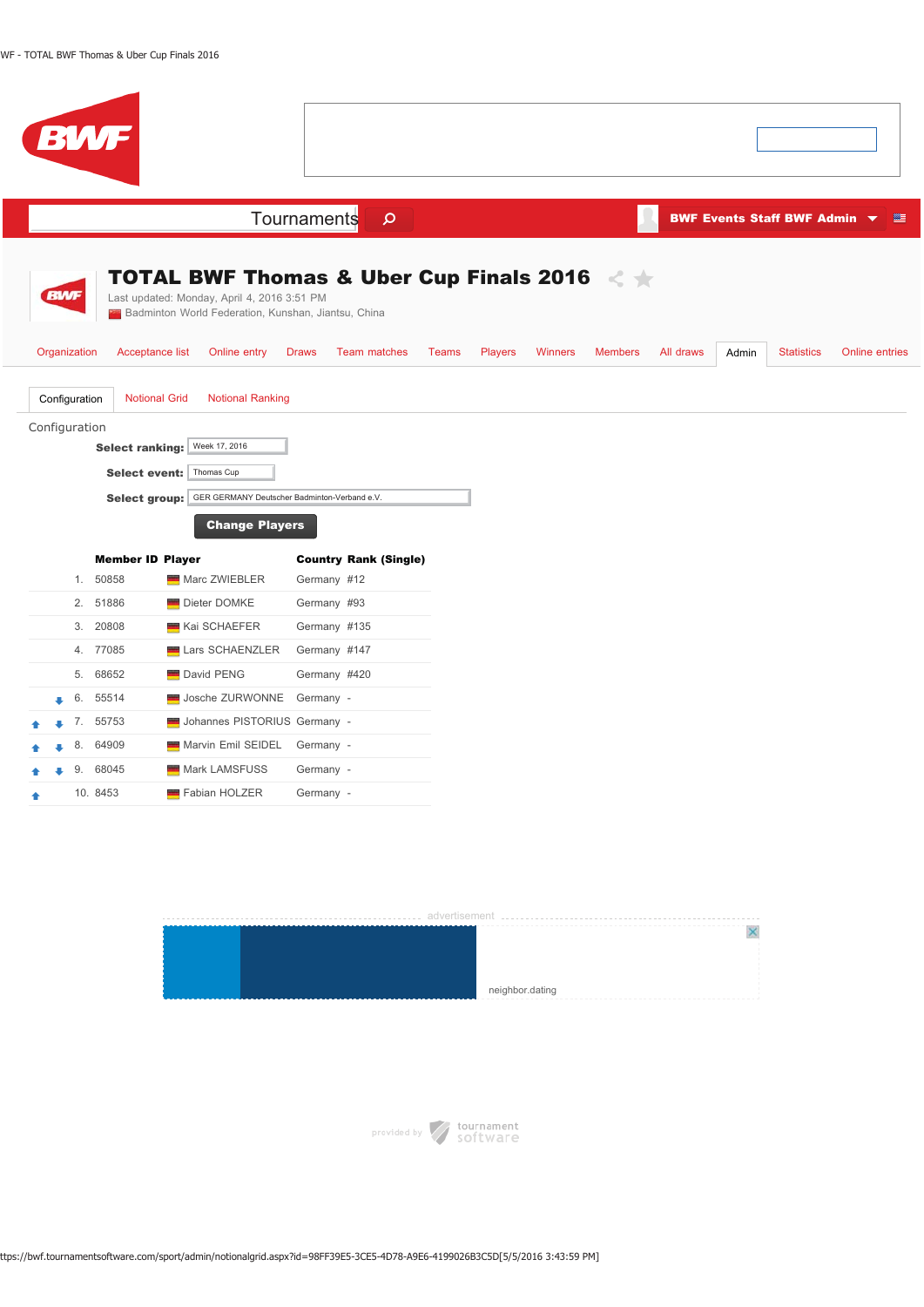



provided by software

ttps://bwf.tournamentsoftware.com/sport/admin/notionalgrid.aspx?id=98FF39E5-3CE5-4D78-A9E6-4199026B3C5D[5/5/2016 3:51:12 PM]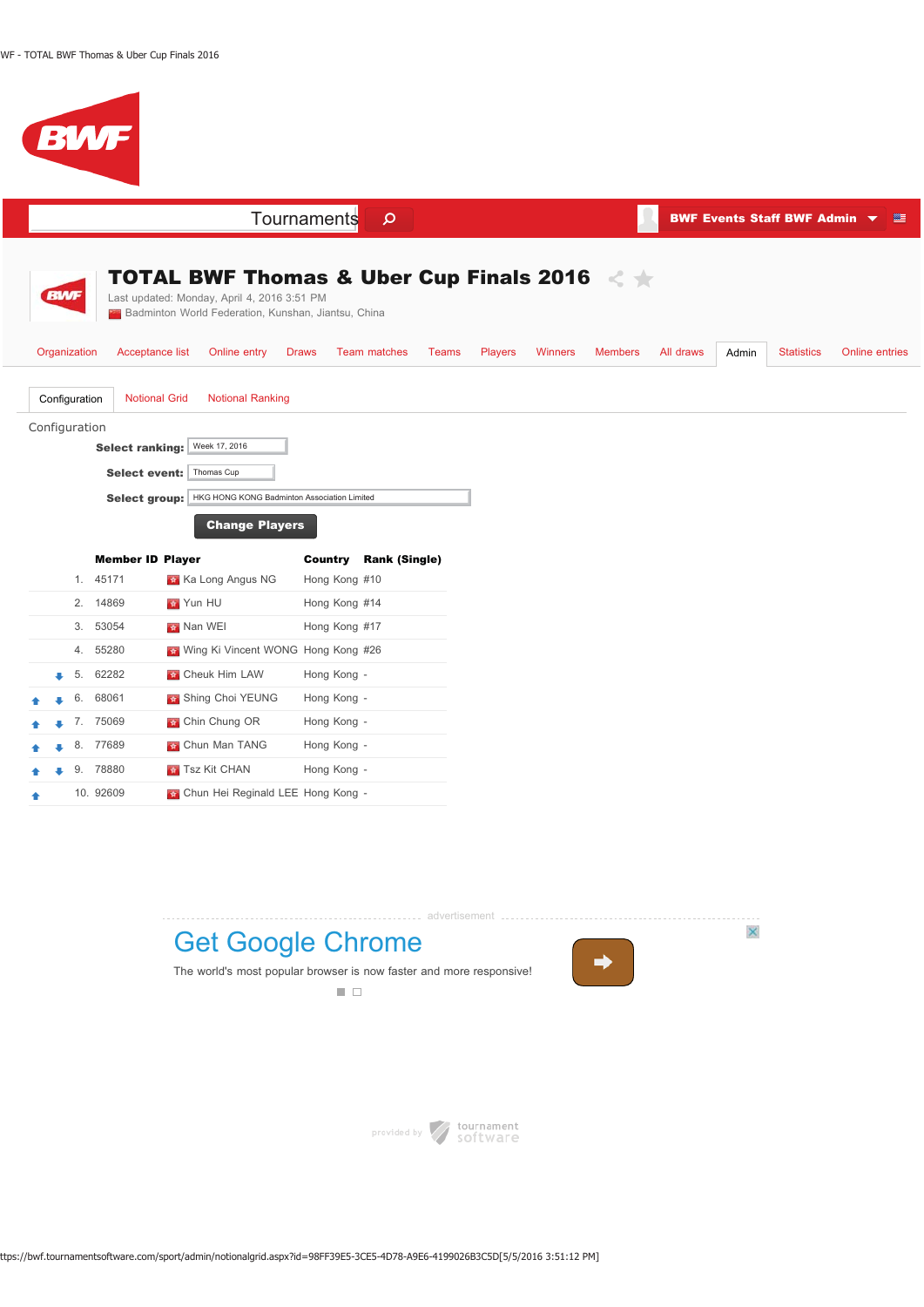| <b>BWF</b>                                                                                                                                                                                                                                                      |                                                                                                        |                                  |                    |                                                                        |
|-----------------------------------------------------------------------------------------------------------------------------------------------------------------------------------------------------------------------------------------------------------------|--------------------------------------------------------------------------------------------------------|----------------------------------|--------------------|------------------------------------------------------------------------|
|                                                                                                                                                                                                                                                                 | Tournaments<br>$\mathbf{\Omega}$                                                                       |                                  |                    | <b>BWF Events Staff BWF Admin <math>\blacktriangledown</math></b><br>壁 |
| <b>BWF</b><br>Last updated: Monday, April 4, 2016 3:51 PM<br>Badminton World Federation, Kunshan, Jiantsu, China                                                                                                                                                | TOTAL BWF Thomas & Uber Cup Finals 2016 $\,$ $\,$ $\,$                                                 |                                  |                    |                                                                        |
| Organization<br>Acceptance list<br>Online entry<br><b>Notional Grid</b><br>Configuration<br><b>Notional Ranking</b><br>Configuration<br>Week 17, 2016<br><b>Select ranking:</b><br>Select event:<br>Thomas Cup<br><b>Select group:</b><br><b>Change Players</b> | Team matches<br><b>Draws</b><br>Teams<br><b>Players</b><br>INA Persatuan Bulutangkis Seluruh INDONESIA | <b>Members</b><br><b>Winners</b> | All draws<br>Admin | <b>Statistics</b><br>Online entries                                    |
| <b>Member ID Player</b>                                                                                                                                                                                                                                         | <b>Country Rank (Single)</b>                                                                           |                                  |                    |                                                                        |
| 1. 14587<br>Tommy SUGIARTO                                                                                                                                                                                                                                      | Indonesia #8                                                                                           |                                  |                    |                                                                        |
| 2.<br>73442<br>Jonatan CHRISTIE                                                                                                                                                                                                                                 | Indonesia #21                                                                                          |                                  |                    |                                                                        |
| 3.<br>95661<br>Anthony Sinisuka GINTING                                                                                                                                                                                                                         | Indonesia #23                                                                                          |                                  |                    |                                                                        |
| Ihsan Maulana MUSTOFA<br>4.<br>74154                                                                                                                                                                                                                            | Indonesia #31                                                                                          |                                  |                    |                                                                        |
| Marcus Fernaldi GIDEON<br>26394<br>5.                                                                                                                                                                                                                           | Indonesia -                                                                                            |                                  |                    |                                                                        |
| 6.<br>51074<br>Hendra SETIAWAN                                                                                                                                                                                                                                  | Indonesia -                                                                                            |                                  |                    |                                                                        |
| 7. 52749<br>Mohammad AHSAN                                                                                                                                                                                                                                      | Indonesia -                                                                                            |                                  |                    |                                                                        |
| 61855<br>Angga PRATAMA<br>8.                                                                                                                                                                                                                                    | Indonesia -                                                                                            |                                  |                    |                                                                        |
| 66493<br>Ricky Karanda SUWARDI<br>9.                                                                                                                                                                                                                            | Indonesia -                                                                                            |                                  |                    |                                                                        |
| Kevin Sanjaya SUKAMULJO Indonesia -<br>10. 80057                                                                                                                                                                                                                |                                                                                                        |                                  |                    |                                                                        |

advertisement

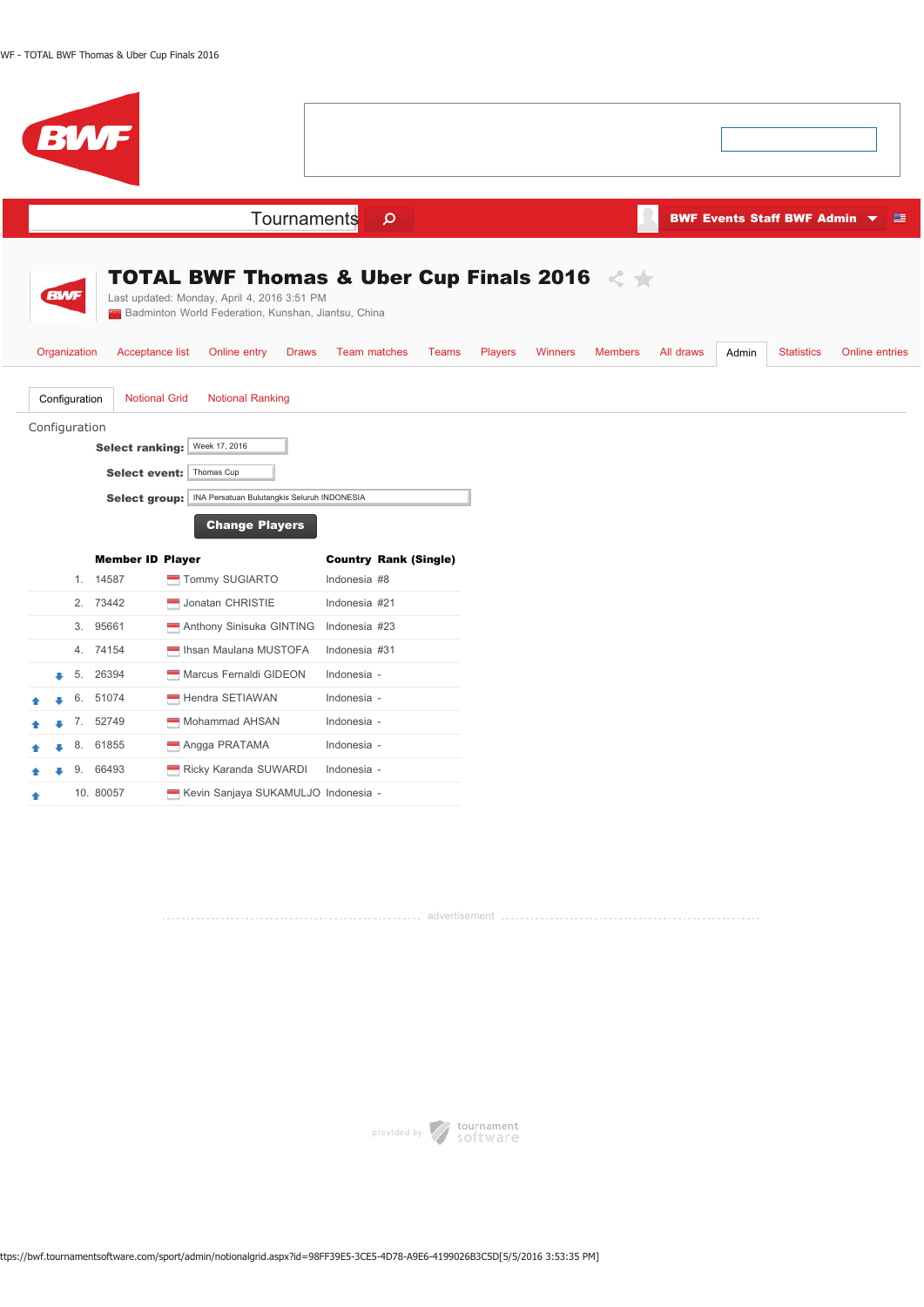|            |                               | <b>BWF</b>                                                      |                                                                                                                                                                                                                     |       |                              |                |                |                |           |       |                                                 |                       |
|------------|-------------------------------|-----------------------------------------------------------------|---------------------------------------------------------------------------------------------------------------------------------------------------------------------------------------------------------------------|-------|------------------------------|----------------|----------------|----------------|-----------|-------|-------------------------------------------------|-----------------------|
|            |                               |                                                                 | Tournaments                                                                                                                                                                                                         |       | $\mathsf{\Omega}$            |                |                |                |           |       | BWF Events Staff BWF Admin $\blacktriangledown$ | 壅                     |
| <b>BWF</b> | Organization<br>Configuration | Acceptance list<br><b>Notional Grid</b>                         | <b>TOTAL BWF Thomas &amp; Uber Cup Finals 2016</b><br>Last updated: Monday, April 4, 2016 3:51 PM<br>Badminton World Federation, Kunshan, Jiantsu, China<br>Online entry<br><b>Draws</b><br><b>Notional Ranking</b> |       | <b>Team matches</b><br>Teams | <b>Players</b> | <b>Winners</b> | <b>Members</b> | All draws | Admin | <b>Statistics</b>                               | <b>Online entries</b> |
|            | Configuration                 | <b>Select ranking:</b><br>Select event:<br><b>Select group:</b> | Week 17, 2016<br>Thomas Cup<br>IND Badminton Association of INDIA<br><b>Change Players</b>                                                                                                                          |       |                              |                |                |                |           |       |                                                 |                       |
|            |                               | <b>Member ID Player</b>                                         |                                                                                                                                                                                                                     |       | <b>Country Rank (Single)</b> |                |                |                |           |       |                                                 |                       |
|            | 1.                            | 55351                                                           | Ajay JAYARAM                                                                                                                                                                                                        | India | #20                          |                |                |                |           |       |                                                 |                       |
|            | 2.                            | 83950                                                           | Prannoy H. S.                                                                                                                                                                                                       | India | #27                          |                |                |                |           |       |                                                 |                       |
|            | 3.                            | 42776                                                           | Sai Praneeth B.                                                                                                                                                                                                     | India | #34                          |                |                |                |           |       |                                                 |                       |
|            |                               | 4. 77003                                                        | Sameer VERMA                                                                                                                                                                                                        | India | #38                          |                |                |                |           |       |                                                 |                       |
|            | 5.                            | 25925                                                           | Sourabh VARMA                                                                                                                                                                                                       | India | #177                         |                |                |                |           |       |                                                 |                       |
|            |                               | 6. 24172                                                        | Sumeeth Reddy B.                                                                                                                                                                                                    | India | $\sim$                       |                |                |                |           |       |                                                 |                       |
|            | 7.                            | 55356                                                           | Akshay DEWALKAR                                                                                                                                                                                                     | India | $\sim$                       |                |                |                |           |       |                                                 |                       |
|            | 8.                            | 59803                                                           | Manu ATTRI                                                                                                                                                                                                          | India | $\sim$                       |                |                |                |           |       |                                                 |                       |
|            | 9.                            | 70500                                                           | Chirag SHETTY                                                                                                                                                                                                       | India | $\overline{\phantom{a}}$     |                |                |                |           |       |                                                 |                       |
|            |                               | 10. 72435                                                       | Satwiksairaj RANKIREDDY India                                                                                                                                                                                       |       | $\overline{\phantom{a}}$     |                |                |                |           |       |                                                 |                       |

advertisement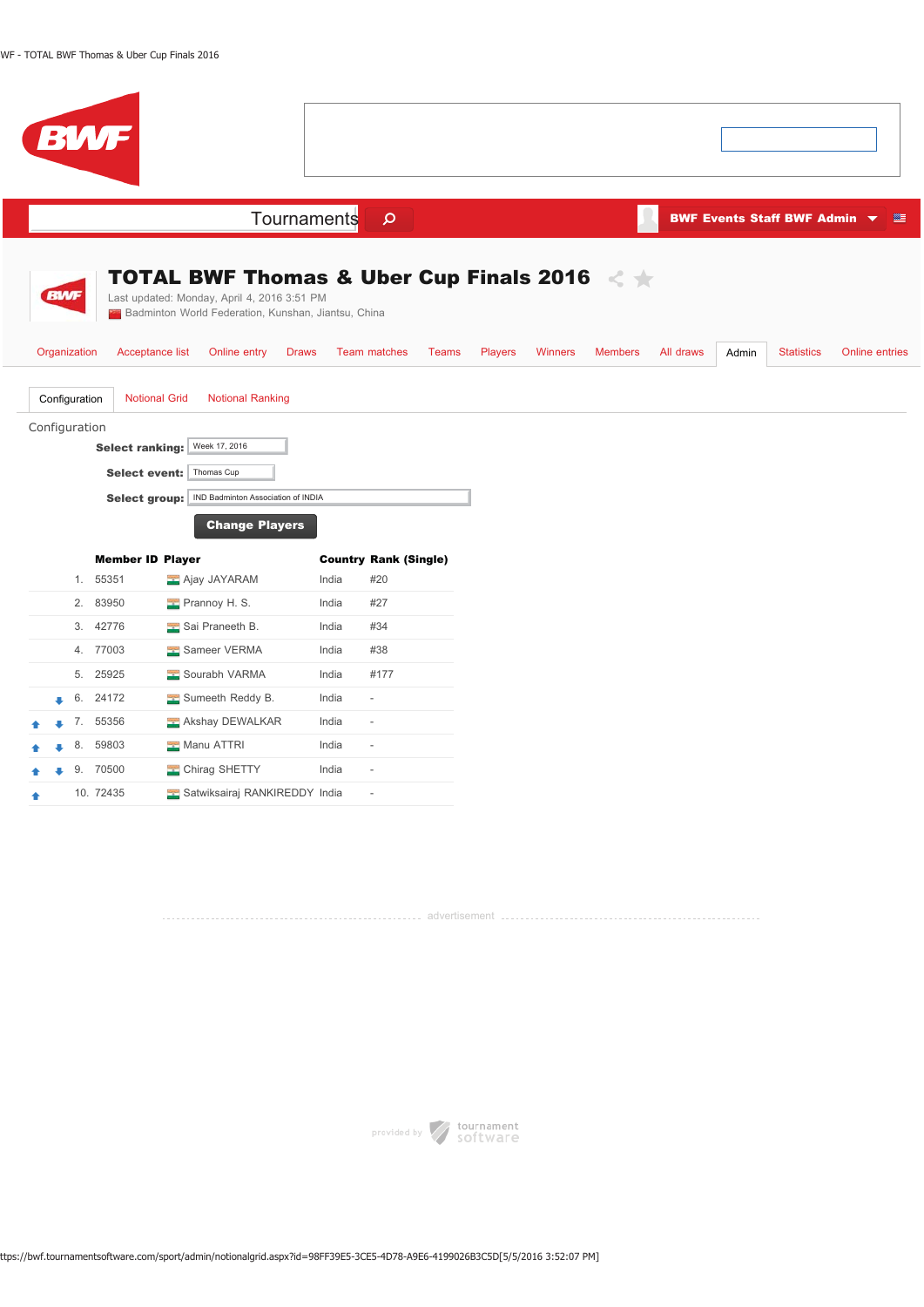|  |                                | <b>BWF</b>                                                      |                                                                                                                                                                          |              |                              |       |                |                |                |           |       |                                                 |                       |
|--|--------------------------------|-----------------------------------------------------------------|--------------------------------------------------------------------------------------------------------------------------------------------------------------------------|--------------|------------------------------|-------|----------------|----------------|----------------|-----------|-------|-------------------------------------------------|-----------------------|
|  |                                |                                                                 |                                                                                                                                                                          | Tournaments  | $\mathsf{\Omega}$            |       |                |                |                |           |       | BWF Events Staff BWF Admin $\blacktriangledown$ | 準                     |
|  | <b>BWF</b><br>Organization     | Acceptance list                                                 | <b>TOTAL BWF Thomas &amp; Uber Cup Finals 2016</b><br>Last updated: Monday, April 4, 2016 3:51 PM<br>Badminton World Federation, Kunshan, Jiantsu, China<br>Online entry | <b>Draws</b> | <b>Team matches</b>          | Teams | <b>Players</b> | <b>Winners</b> | <b>Members</b> | All draws | Admin | <b>Statistics</b>                               | <b>Online entries</b> |
|  | Configuration<br>Configuration | <b>Notional Grid</b><br><b>Select ranking:</b><br>Select group: | <b>Notional Ranking</b><br>Week 17, 2016<br>Select event: Thomas Cup<br>JPN Nippon Badminton Association<br><b>Change Players</b>                                        |              |                              |       |                |                |                |           |       |                                                 |                       |
|  |                                | <b>Member ID Player</b>                                         |                                                                                                                                                                          |              | <b>Country Rank (Single)</b> |       |                |                |                |           |       |                                                 |                       |
|  | 1.                             | 50905                                                           | • Sho SASAKI                                                                                                                                                             | Japan        | #19                          |       |                |                |                |           |       |                                                 |                       |
|  |                                | 2. 47181                                                        | • Takuma UEDA                                                                                                                                                            | Japan        | #44                          |       |                |                |                |           |       |                                                 |                       |
|  | 3.                             | 91280                                                           | • Kazumasa SAKAI                                                                                                                                                         | Japan        | #81                          |       |                |                |                |           |       |                                                 |                       |
|  |                                | 4. 61799                                                        | • Riichi TAKESHITA                                                                                                                                                       | Japan        | #97                          |       |                |                |                |           |       |                                                 |                       |
|  | 5.                             | 67903                                                           | • Yugo KOBAYASHI                                                                                                                                                         | Japan        | #1086                        |       |                |                |                |           |       |                                                 |                       |
|  |                                | 6. 81657                                                        | • Takuro HOKI                                                                                                                                                            | Japan        | #1366                        |       |                |                |                |           |       |                                                 |                       |
|  | 7.                             | 54026                                                           | · Hiroyuki ENDO                                                                                                                                                          | Japan        | $\overline{\phantom{a}}$     |       |                |                |                |           |       |                                                 |                       |
|  | 8.                             | 54527                                                           | • Kenichi HAYAKAWA Japan                                                                                                                                                 |              | $\frac{1}{2}$                |       |                |                |                |           |       |                                                 |                       |
|  | 9.                             | 70969                                                           | • Takeshi KAMURA                                                                                                                                                         | Japan        | $\overline{\phantom{m}}$     |       |                |                |                |           |       |                                                 |                       |
|  |                                | 10. 90623                                                       | • Keigo SONODA                                                                                                                                                           | Japan        | $\overline{\phantom{a}}$     |       |                |                |                |           |       |                                                 |                       |

advertisement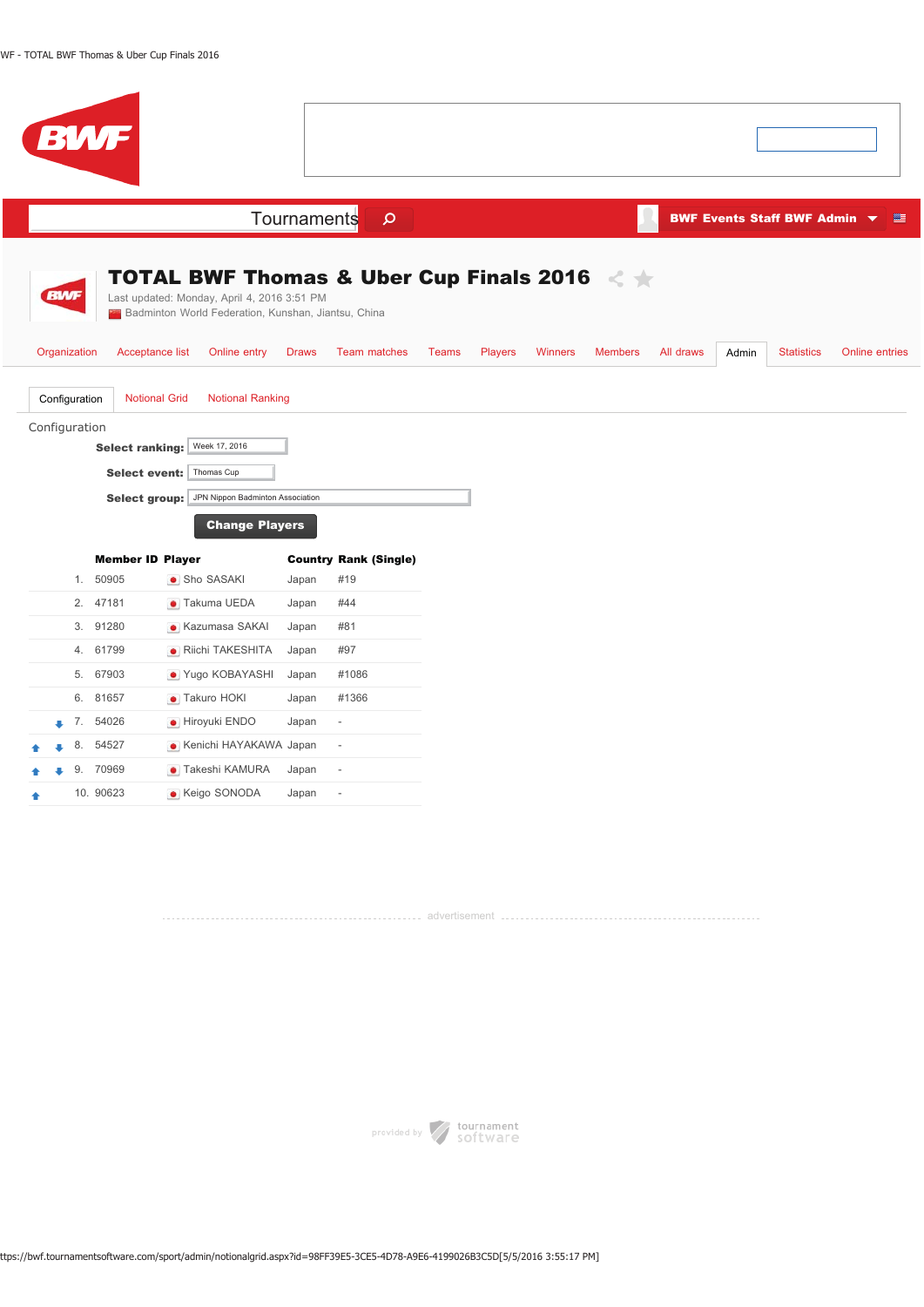| <b>BWF</b>                                                                                                                                                                                                                              |                                                                |                                                                                               |
|-----------------------------------------------------------------------------------------------------------------------------------------------------------------------------------------------------------------------------------------|----------------------------------------------------------------|-----------------------------------------------------------------------------------------------|
|                                                                                                                                                                                                                                         | Tournaments<br>$\mathsf{\Omega}$                               | <b>BWF Events Staff BWF Admin <math>\blacktriangledown</math></b><br>等                        |
| <b>BWF</b><br>Last updated: Monday, April 4, 2016 3:51 PM<br><b>24</b> Badminton World Federation, Kunshan, Jiantsu, China                                                                                                              | <b>TOTAL BWF Thomas &amp; Uber Cup Finals 2016</b>             |                                                                                               |
| Organization<br>Acceptance list<br>Online entry                                                                                                                                                                                         | <b>Draws</b><br>Team matches<br><b>Teams</b><br><b>Players</b> | <b>Statistics</b><br>Winners<br><b>Members</b><br>All draws<br><b>Online entries</b><br>Admin |
| <b>Notional Grid</b><br><b>Notional Ranking</b><br>Configuration<br>Configuration<br>Week 17, 2016<br>Select ranking:<br>Select event:   Thomas Cup<br>KOR Badminton KOREA Association<br><b>Select group:</b><br><b>Change Players</b> |                                                                |                                                                                               |
| <b>Member ID Player</b><br>54346<br>1.<br>: Wan Ho SON                                                                                                                                                                                  | <b>Country Rank (Single)</b><br>#9<br>Korea                    |                                                                                               |
| 64933<br>2.<br>: Dong Keun LEE                                                                                                                                                                                                          | #18<br>Korea                                                   |                                                                                               |
| 65580<br>3.<br>: Hyeok Jin JEON                                                                                                                                                                                                         | #29<br>Korea                                                   |                                                                                               |
| 4.<br>68718<br>:•: Kwang Hee HEO Korea                                                                                                                                                                                                  | #83                                                            |                                                                                               |
| 5.<br>39276<br>: Gi Jung KIM                                                                                                                                                                                                            | Korea<br>$\overline{a}$                                        |                                                                                               |
| 52273<br>:•: Yeon Seong YOO Korea<br>6.                                                                                                                                                                                                 | $\overline{\phantom{a}}$                                       |                                                                                               |
| 7.<br>52774<br>:•: Yong Dae LEE                                                                                                                                                                                                         | Korea<br>$\overline{\phantom{a}}$                              |                                                                                               |
| 8. 54785<br>:•: Baek Cheol SHIN Korea                                                                                                                                                                                                   | $\overline{\phantom{a}}$                                       |                                                                                               |
| 9.<br>84007<br>∴ Sa Rang KIM                                                                                                                                                                                                            | Korea<br>$\overline{\phantom{a}}$                              |                                                                                               |
| 10. 88094<br>: Sung Hyun KO                                                                                                                                                                                                             | Korea<br>$\overline{\phantom{a}}$                              |                                                                                               |

advertisement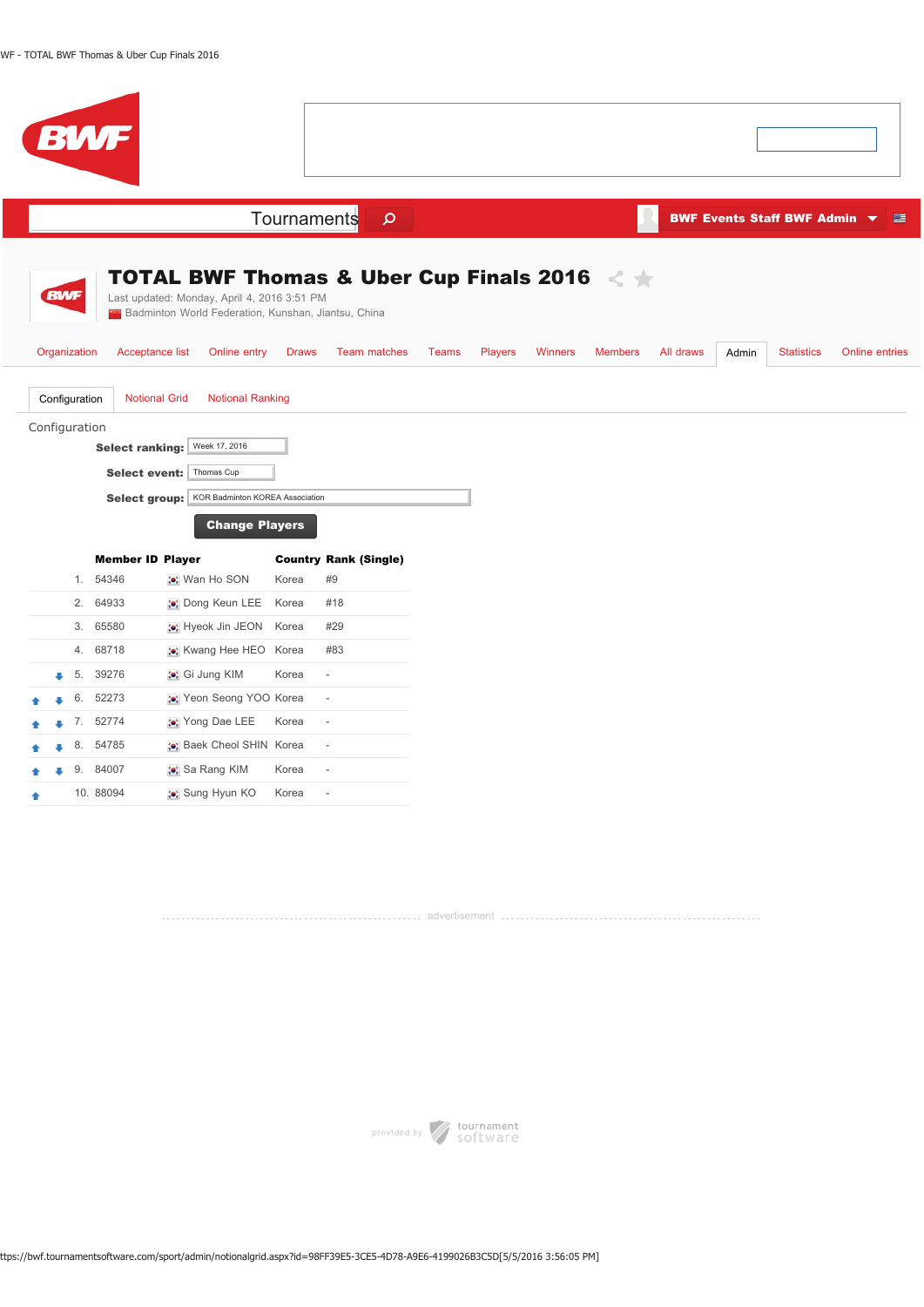$\overline{\phantom{a}}$ 

|  |                                | BW                                                                     |                                                                                                                                                                                          |                     |                              |                |                |                |           |       |                              |                |
|--|--------------------------------|------------------------------------------------------------------------|------------------------------------------------------------------------------------------------------------------------------------------------------------------------------------------|---------------------|------------------------------|----------------|----------------|----------------|-----------|-------|------------------------------|----------------|
|  |                                |                                                                        | Tournaments                                                                                                                                                                              | $\mathsf{\Omega}$   |                              |                |                |                |           |       | BWF Events Staff BWF Admin ▼ | 壁              |
|  | <b>BWF</b><br>Organization     | Acceptance list                                                        | <b>TOTAL BWF Thomas &amp; Uber Cup Finals 2016</b><br>Last updated: Monday, April 4, 2016 3:51 PM<br>Badminton World Federation, Kunshan, Jiantsu, China<br>Online entry<br><b>Draws</b> | <b>Team matches</b> | <b>Teams</b>                 | <b>Players</b> | <b>Winners</b> | <b>Members</b> | All draws | Admin | <b>Statistics</b>            | Online entries |
|  | Configuration<br>Configuration | <b>Select ranking:</b><br><b>Select event:</b><br><b>Select group:</b> | <b>Notional Grid</b><br><b>Notional Ranking</b><br>Week 17, 2016<br>Thomas Cup<br>MAS Badminton Association of MALAYSIA<br><b>Change Players</b>                                         |                     |                              |                |                |                |           |       |                              |                |
|  |                                | <b>Member ID Player</b>                                                |                                                                                                                                                                                          |                     | <b>Country Rank (Single)</b> |                |                |                |           |       |                              |                |
|  |                                | 1. 50152                                                               | Chong Wei LEE                                                                                                                                                                            | Malaysia #2         |                              |                |                |                |           |       |                              |                |
|  | 2.                             | 31871                                                                  | Iskandar Zulkarnain ZAINUDDIN Malaysia #35                                                                                                                                               |                     |                              |                |                |                |           |       |                              |                |
|  | 3.                             | 52030                                                                  | Wei Feng CHONG                                                                                                                                                                           | Malaysia #49        |                              |                |                |                |           |       |                              |                |
|  | 4.                             | 92593                                                                  | Soon Huat GOH                                                                                                                                                                            | Malaysia #56        |                              |                |                |                |           |       |                              |                |
|  | 5.                             | 14288                                                                  | <b>EXAMPLE Kien Keat KOO</b>                                                                                                                                                             | Malaysia -          |                              |                |                |                |           |       |                              |                |
|  | 6.                             | 52071                                                                  | <b>Wee Kiong TAN</b>                                                                                                                                                                     | Malaysia -          |                              |                |                |                |           |       |                              |                |
|  |                                | 7. 52703                                                               | <b>Boon Heong TAN</b>                                                                                                                                                                    | Malaysia -          |                              |                |                |                |           |       |                              |                |
|  | 8.                             | 54805                                                                  | V Shem GOH                                                                                                                                                                               | Malaysia -          |                              |                |                |                |           |       |                              |                |
|  | 9.                             | 84064                                                                  | Yew Sin ONG                                                                                                                                                                              | Malaysia -          |                              |                |                |                |           |       |                              |                |
|  |                                | 10. 99066                                                              | Ee Yi TEO                                                                                                                                                                                | Malaysia -          |                              |                |                |                |           |       |                              |                |



provided by software

ttps://bwf.tournamentsoftware.com/sport/admin/notionalgrid.aspx?id=98FF39E5-3CE5-4D78-A9E6-4199026B3C5D[5/5/2016 3:57:24 PM]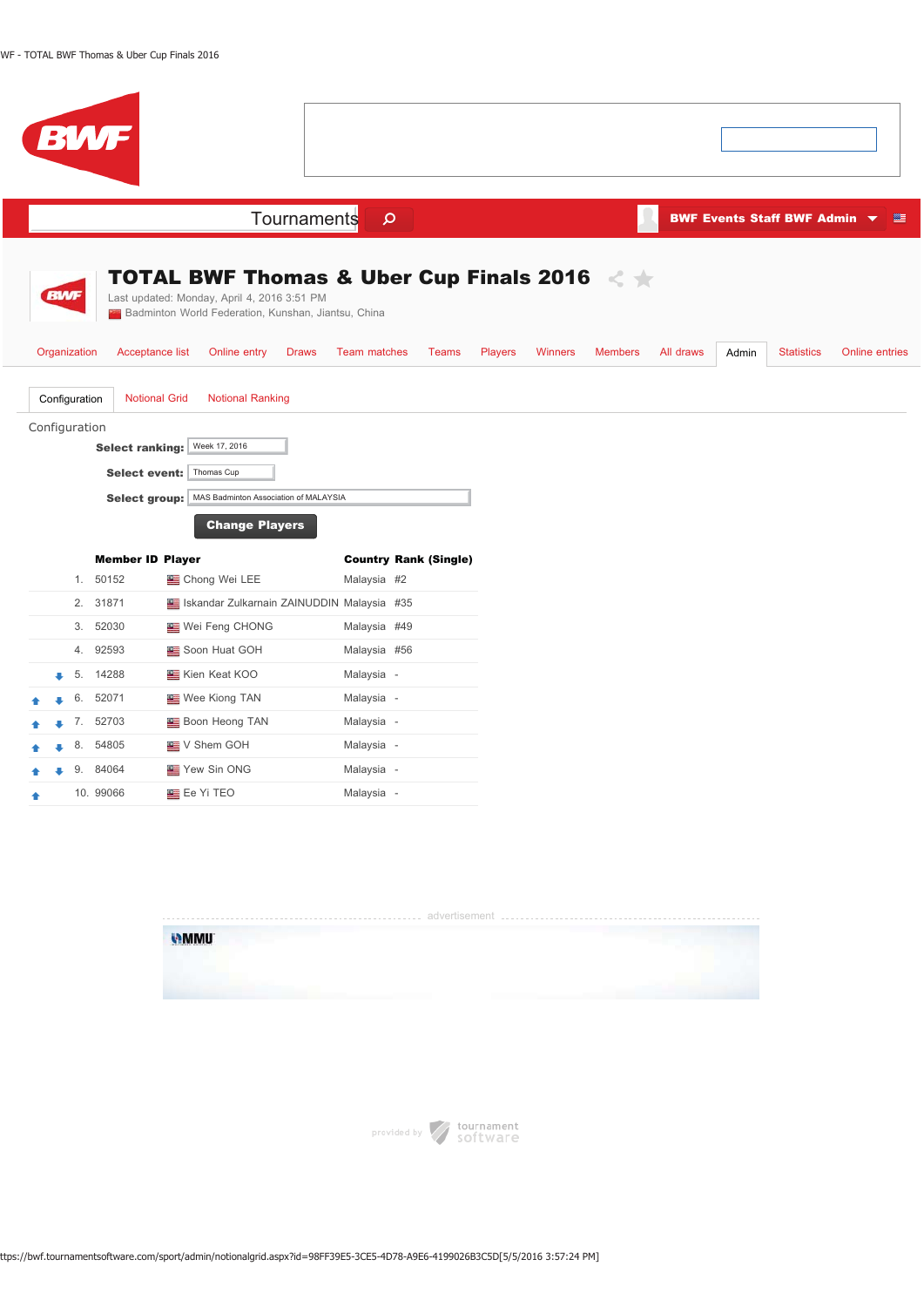| BWF                                                                                                                                                                                                                                       |                                         |                                  |                    |                                                      |
|-------------------------------------------------------------------------------------------------------------------------------------------------------------------------------------------------------------------------------------------|-----------------------------------------|----------------------------------|--------------------|------------------------------------------------------|
| Tournaments                                                                                                                                                                                                                               | $\mathsf{Q}$                            |                                  |                    | BWF Events Staff BWF Admin $\blacktriangledown$<br>壁 |
| <b>TOTAL BWF Thomas &amp; Uber Cup Finals 2016</b><br><b>BWF</b><br>Last updated: Monday, April 4, 2016 3:51 PM<br>Badminton World Federation, Kunshan, Jiantsu, China<br>Organization<br>Acceptance list<br>Online entry<br><b>Draws</b> | <b>Team matches</b><br>Players<br>Teams | <b>Winners</b><br><b>Members</b> | All draws<br>Admin | <b>Statistics</b><br><b>Online entries</b>           |
| <b>Notional Ranking</b><br>Configuration<br><b>Notional Grid</b><br>Configuration<br>Week 17, 2016<br><b>Select ranking:</b><br>Select event:   Thomas Cup<br>MEX MEXICO Federacion Mexicana de Badminton<br><b>Select group:</b>         |                                         |                                  |                    |                                                      |
| <b>Change Players</b><br><b>Member ID Player</b>                                                                                                                                                                                          | <b>Country Rank (Single)</b>            |                                  |                    |                                                      |
| 1.96461<br><b>F</b> Lino MUNOZ                                                                                                                                                                                                            | #72<br>Mexico                           |                                  |                    |                                                      |
| 2.93101<br><b>Job CASTILLO</b>                                                                                                                                                                                                            | #92<br>Mexico                           |                                  |                    |                                                      |
| 3. 97943<br><b>Luis Ramon GARRIDO</b><br>4.68577<br><b>Ailton Josue CORREA MARTINEZ</b>                                                                                                                                                   | #108<br>Mexico<br>#430<br>Mexico        |                                  |                    |                                                      |
| 5.88385<br><b>Francisco Rafael TREVINO BUENROSTRO Mexico</b>                                                                                                                                                                              | #656                                    |                                  |                    |                                                      |
| 6.45386<br><b>Lopez ANDRES</b>                                                                                                                                                                                                            | Mexico<br>$\sim$                        |                                  |                    |                                                      |

advertisement

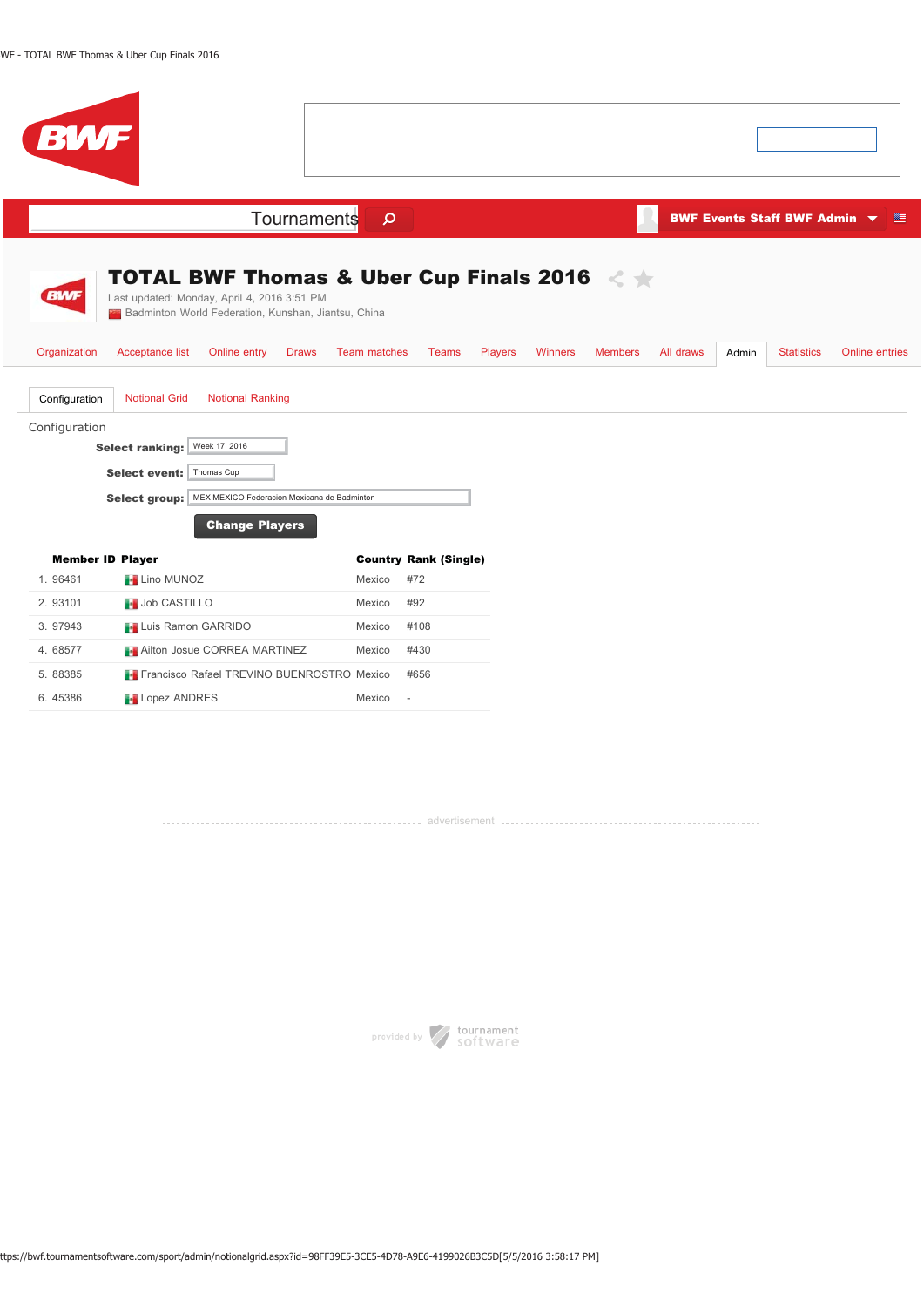





ttps://bwf.tournamentsoftware.com/sport/admin/notionalgrid.aspx?id=98FF39E5-3CE5-4D78-A9E6-4199026B3C5D[5/5/2016 4:14:51 PM]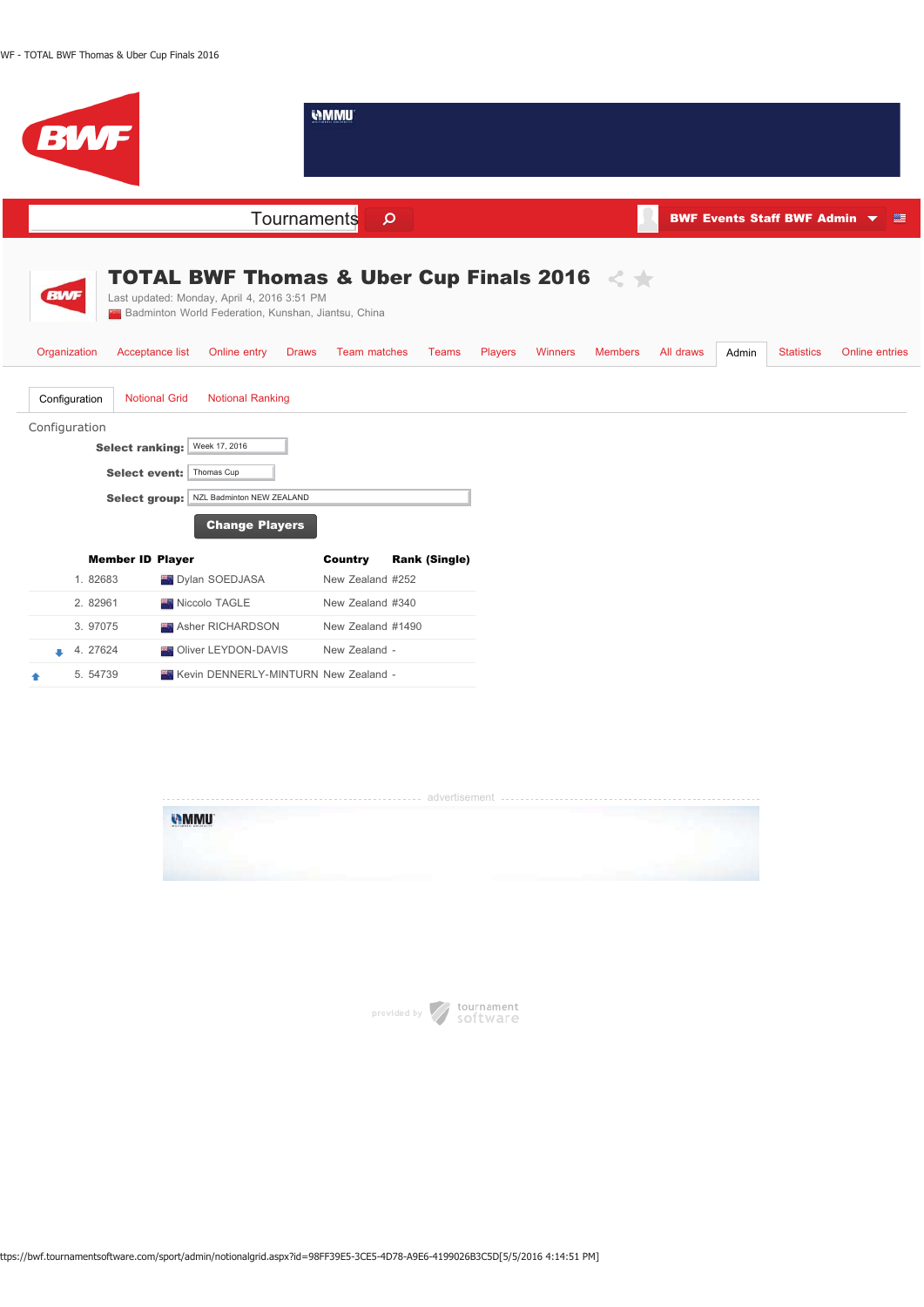| BWF                                                                                                                                                      |                                                                                                                                                                      |                                           |                             |                                     |                       |
|----------------------------------------------------------------------------------------------------------------------------------------------------------|----------------------------------------------------------------------------------------------------------------------------------------------------------------------|-------------------------------------------|-----------------------------|-------------------------------------|-----------------------|
|                                                                                                                                                          | Tournaments<br>$\mathsf{\Omega}$                                                                                                                                     |                                           |                             | <b>BWF Events Staff BWF Admin ▼</b> |                       |
| <b>BWF</b><br>Last updated: Monday, April 4, 2016 3:51 PM<br>Organization<br>Acceptance list                                                             | <b>TOTAL BWF Thomas &amp; Uber Cup Finals 2016</b><br><b>EXT</b> Badminton World Federation, Kunshan, Jiantsu, China<br>Online entry<br>Team matches<br><b>Draws</b> | <b>Winners</b><br>Teams<br><b>Players</b> | <b>Members</b><br>All draws | <b>Statistics</b><br>Admin          | <b>Online entries</b> |
| <b>Notional Grid</b><br>Configuration<br>Configuration<br>Week 17, 2016<br><b>Select ranking:</b><br>Thomas Cup<br><b>Select event:</b><br>Select group: | <b>Notional Ranking</b><br>RSA Badminton SOUTH AFRICA<br><b>Change Players</b>                                                                                       |                                           |                             |                                     |                       |
| <b>Member ID Player</b><br>1.38907<br>Jacob MALIEKAL<br>2. 63623<br>3.51604<br>Willem VILJOEN<br>4.63109<br>Andries MALAN                                | <b>Rank (Single)</b><br>Country<br>South Africa #77<br>Cameron COETZER South Africa #562<br>South Africa -<br>South Africa -                                         |                                           |                             |                                     |                       |

advertisement and the control of the control of the control of the control of the control of the control of th

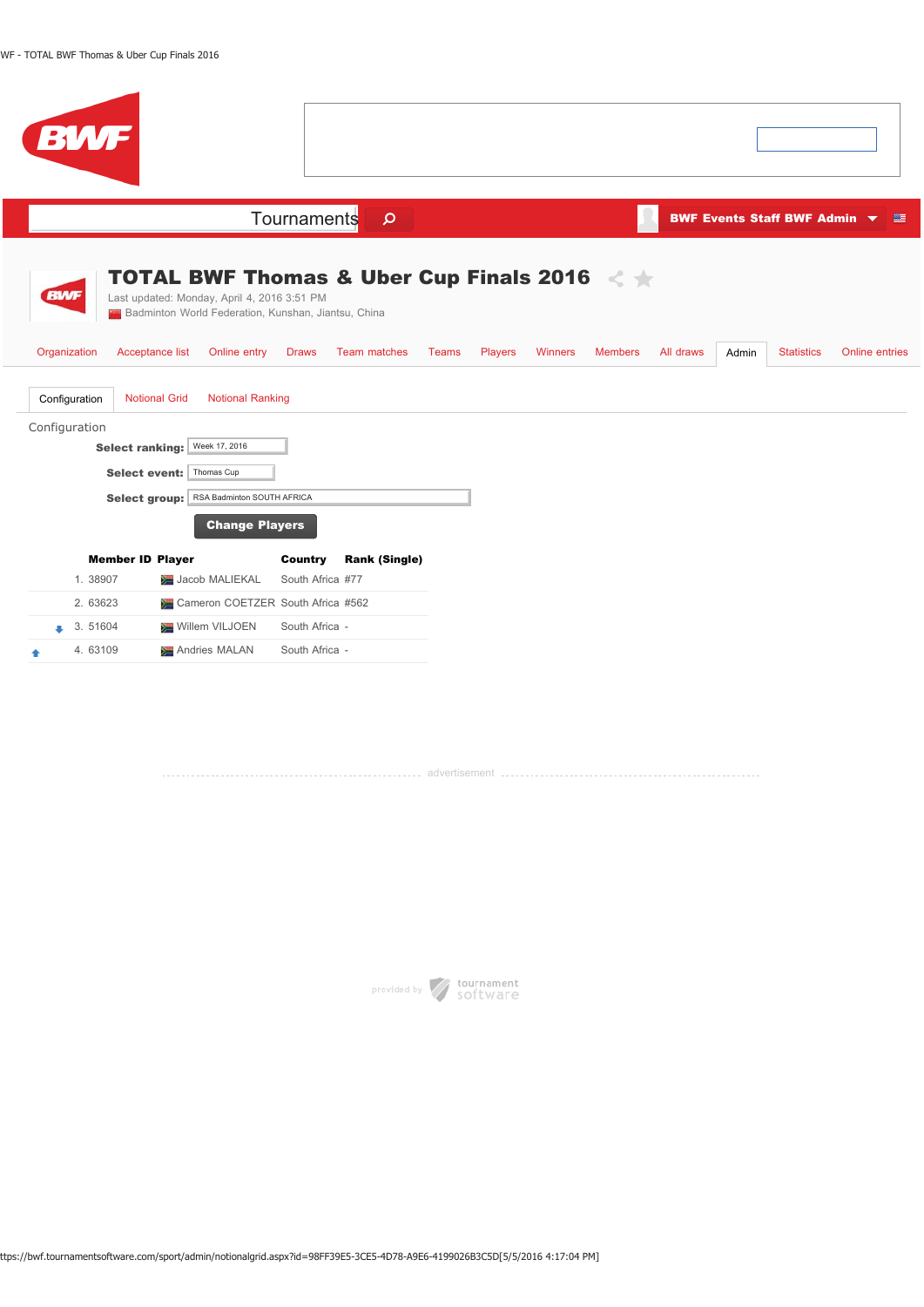| <b>BWF</b>                                                                                                                                                                                                                                                       |                                                                                                                                      |                                                                             |  |  |  |  |  |  |  |  |
|------------------------------------------------------------------------------------------------------------------------------------------------------------------------------------------------------------------------------------------------------------------|--------------------------------------------------------------------------------------------------------------------------------------|-----------------------------------------------------------------------------|--|--|--|--|--|--|--|--|
| Tournaments                                                                                                                                                                                                                                                      | BWF Events Staff BWF Admin $\blacktriangledown$<br>壁                                                                                 |                                                                             |  |  |  |  |  |  |  |  |
| <b>BWF</b><br>Last updated: Monday, April 4, 2016 3:51 PM<br>Badminton World Federation, Kunshan, Jiantsu, China<br>Organization<br>Acceptance list<br>Online entry<br><b>Draws</b>                                                                              | <b>TOTAL BWF Thomas &amp; Uber Cup Finals 2016</b> $\leq$ $\neq$<br><b>Team matches</b><br><b>Teams</b><br><b>Players</b><br>Winners | <b>Members</b><br>All draws<br><b>Statistics</b><br>Online entries<br>Admin |  |  |  |  |  |  |  |  |
| <b>Notional Grid</b><br><b>Notional Ranking</b><br>Configuration<br>Configuration<br>Week 17, 2016<br><b>Select ranking:</b><br><b>Select event:</b><br>Thomas Cup<br>THA The Badminton Association of Thailand<br><b>Select group:</b><br><b>Change Players</b> |                                                                                                                                      |                                                                             |  |  |  |  |  |  |  |  |
| <b>Member ID Player</b>                                                                                                                                                                                                                                          | <b>Country Rank (Single)</b>                                                                                                         |                                                                             |  |  |  |  |  |  |  |  |
| 1. 11959<br>Boonsak PONSANA                                                                                                                                                                                                                                      | Thailand #22                                                                                                                         |                                                                             |  |  |  |  |  |  |  |  |
| 2.<br>54513<br>Tanongsak SAENSOMBOONSUK Thailand #28                                                                                                                                                                                                             |                                                                                                                                      |                                                                             |  |  |  |  |  |  |  |  |
| 29449<br>Khosit PHETPRADAB<br>3.                                                                                                                                                                                                                                 | Thailand #112                                                                                                                        |                                                                             |  |  |  |  |  |  |  |  |
| 77315<br>Adulrach NAMKUL<br>4.                                                                                                                                                                                                                                   | Thailand #196                                                                                                                        |                                                                             |  |  |  |  |  |  |  |  |
| Nipitphon PHUANGPHUAPET<br>30342<br>5.                                                                                                                                                                                                                           | Thailand -                                                                                                                           |                                                                             |  |  |  |  |  |  |  |  |
| 36214<br>Wannawat AMPUNSUWAN<br>6.                                                                                                                                                                                                                               | Thailand -                                                                                                                           |                                                                             |  |  |  |  |  |  |  |  |
| 7. 61731<br>Puavaranukroh DECHAPOL                                                                                                                                                                                                                               | Thailand -                                                                                                                           |                                                                             |  |  |  |  |  |  |  |  |
| 73633<br>Kedren KITTINUPONG<br>8.                                                                                                                                                                                                                                | Thailand -                                                                                                                           |                                                                             |  |  |  |  |  |  |  |  |
| 75983<br>Bodin ISSARA<br>9.                                                                                                                                                                                                                                      | Thailand -                                                                                                                           |                                                                             |  |  |  |  |  |  |  |  |
| 10. 96699<br>Tinn ISRIYANET                                                                                                                                                                                                                                      | Thailand -                                                                                                                           |                                                                             |  |  |  |  |  |  |  |  |

advertisement



ttps://bwf.tournamentsoftware.com/sport/admin/notionalgrid.aspx?id=98FF39E5-3CE5-4D78-A9E6-4199026B3C5D[5/5/2016 4:17:53 PM]